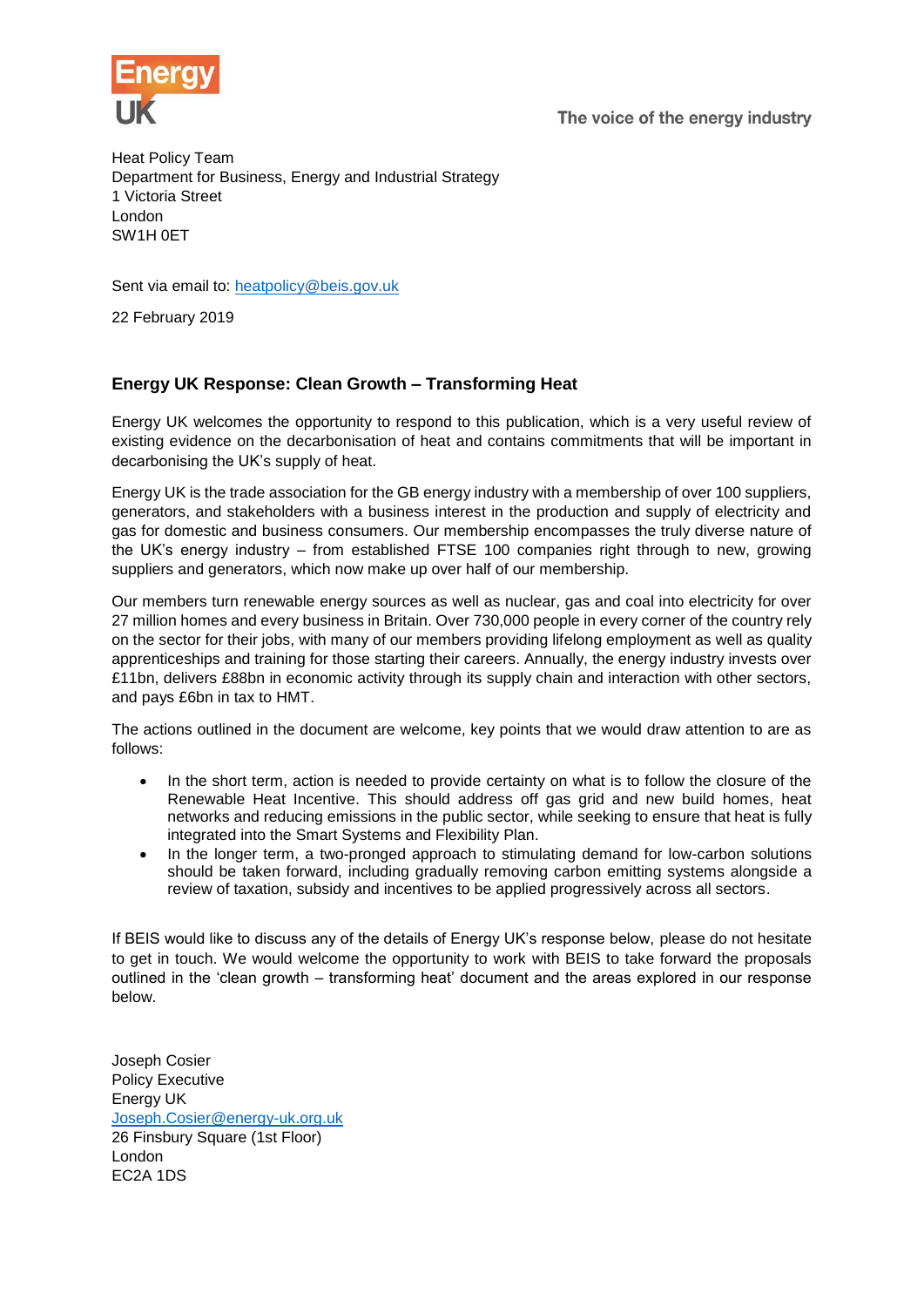# **Executive Summary**

### **Action in the short term**

We welcome many of the commitments on longer term options however we do not believe the actions outlined in this document for the near term and on energy efficiency go far enough. Long term uncertainties and unanswered questions must not prevent progress in the short term where opportunities exist.

- There needs to be greater certainty and transparency about what, if anything, is to follow the Renewable Heat Incentive (RHI). Over £23bn is expected to be spent over the total lifetime of the RHI, for this spending to have maximum impact it is vital that appropriate follow-on actions are put in place. Energy UK would welcome the opportunity to work with Government in developing effective next steps after the closure of the scheme to avoid a cliff edge effect.
- Segmentation of the UK's housing stock has an important role to play in rolling out low carbon heating solutions and implementing least regret actions. Key segments which can and should be addressed now include:
	- o *Off gas grid homes and businesses*: Government and regulators should implement incremental improvements to standards that effectively ban the most carbon intensive technologies whilst supporting consumers in making the switch to low carbon heating.
	- o *New build standards*: as highlighted in the Committee on Climate Change's (CCC) recent publication on the UK housing stock, new build standards need to be strengthened to avoid locking in emissions and increasing the number of homes that will need to be retrofitted at a later date. Standards for new build homes that are consistent with our 2050 decarbonisation targets need to be introduced as a priority.
	- o *Rolling out heat networks*: while developing a regulatory framework for heat networks will likely be a medium-term rather than a short-term action, there are areas to progress now that will support their growth. Barriers surrounding planning policy, building regulations and business rates are hindering the development of a self-sustaining market for heat networks and should be addressed.
	- o *The public sector:* in line with the ambition laid out in the Clean Growth Strategy efforts need to be ramped up to decarbonise public sector buildings. In many instances investment will have a positive net present value, therefore delivering efficiencies.
- There needs to a greater focus, both in the short term and looking further ahead, on ensuring that heat can be integrated into a framework for a smart flexible energy system as part of the Government's Smart System and Flexibility Plan, thus starting to value heat as a flexibility resource.
- The commitment to publish consultations on off gas grid heating, part L of Building Regulations and on market frameworks for heat networks are welcome and represent an important opportunity to address short term issues on decarbonising heat, as described in the bullets above. We would however caution against publishing these pieces of work too close to each other, as this could reduce the quality of stakeholder input.

## **Longer term action**

Energy UK proposes a two-pronged approach to stimulating demand for low-carbon solutions in the longer term. Firstly, that the Government set out a long-term plan to remove carbon emitting technologies from the marketplace. This will generate demand and provide a push for industry to develop customer-focussed solutions. Secondly, initiate a review of taxation, subsidy and incentives to be applied progressively across all sectors to signal the change required and to generate revenue to support the development and roll out of local solutions.

- Energy UK supports the commitment to publish a heat policy roadmap. This should include:
	- 1. **Regulation**: Government and regulators to implement incremental improvements to standards that effectively ban the most carbon intensive technologies.
	- 2. **Communication:** Industry to launch a communications campaign to engage customers on the need to change and the range of solutions.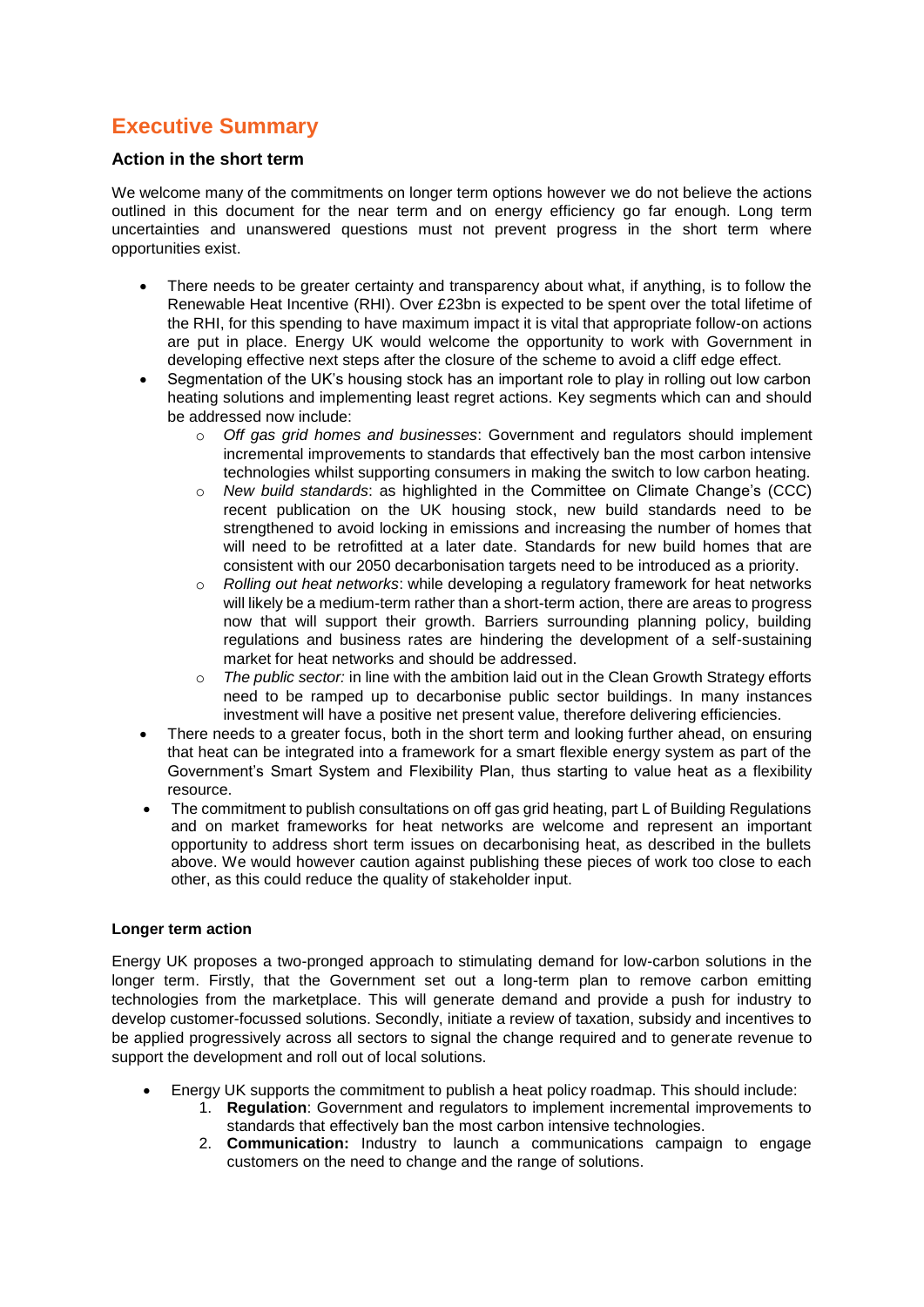- 3. **Trials**: Large scale trials of a range of technologies to be rolled out from 2020 to boost investor confidence.
- 4. **Fiscal options and price signals**: Government to review fiscal options and introduce mechanisms from 2025 to signal required behaviour change and raise revenue to be ringfenced to support low carbon deployment.
- 5. **National framework for local solutions**: Government to release funds to local actors based on bids that best meet government's objectives and deliver decarbonisation at lowest cost.
- **6. Energy efficiency**: This strategy should be coupled with a strong market for energy efficiency to support decarbonisation at lowest cost

# **Consultation questions**

# **4. Characteristics of low carbon options**

**a) Does this overview of the strategically important issues, as identified in the course of our review of the evidence, highlight the key issues? Are there important issues missing?** 

We broadly agree with the overview of key issues, however would highlight the importance of taking forward energy efficiency improvements as part of the transition to low carbon heat. There is little mention of the importance of demand reduction as part of the discussion on the economic costs and benefits, the consumer experience or the energy system impacts despite the significant potential benefits of an ambitious energy efficiency programme.

It should also be noted that heat has a role to play in the development of a framework for a smart flexible energy system as defined by BEIS and Ofgem. Increasing levels of electrification and the deployment of multi-source heat networks mean that a larger number of heat assets will be able to provide value to the system by shifting their demand at times of strain. Trials across the UK, including the FREEDOM project and Smart Electric Heating Retrofits project, have begun to demonstrate the value of heat as a flexibility resource.

The developing evidence shows that not only can heat become an asset to the UK energy system, but that by implementing business models and market structures which recognise the value of flexibility, and make them accessible to small as well as large participants, it may be possible to offset the capital costs to consumers of decarbonising heat. Progress has already been made in developing 'heat as a service' style customer offerings, bolstered by the introduction of assignment of rights. New business models and offerings such as these will be important to overcome the high upfront cost of low carbon heat systems and must be actively encouraged.

## **b) Are there any important pieces of evidence that require further consideration?**

We would highlight the work being undertaken by National Grid to examine the potential role of the existing national transmission system in facilitating a hydrogen solution. We would point to our member's response for more detail on this.

As explored in response to question 5.b) below, any long-term policy framework will need to be flexible enough to allow for new research to be integrated into the heat decarbonisation process. We would highlight for instance, recent evidence<sup>1</sup> suggesting that peak demand from electric heat demand is lower than some other studies have previously indicated while also flagging the impact of the electrification of passenger transport. Uncertainties in how processes such as these are going to map out highlight the importance of maintaining flexibility

## *c)* **Do you agree with the set of strategic inferences we have drawn out?**

**.** 

<sup>1</sup> <https://www.sciencedirect.com/science/article/pii/S0301421518307249>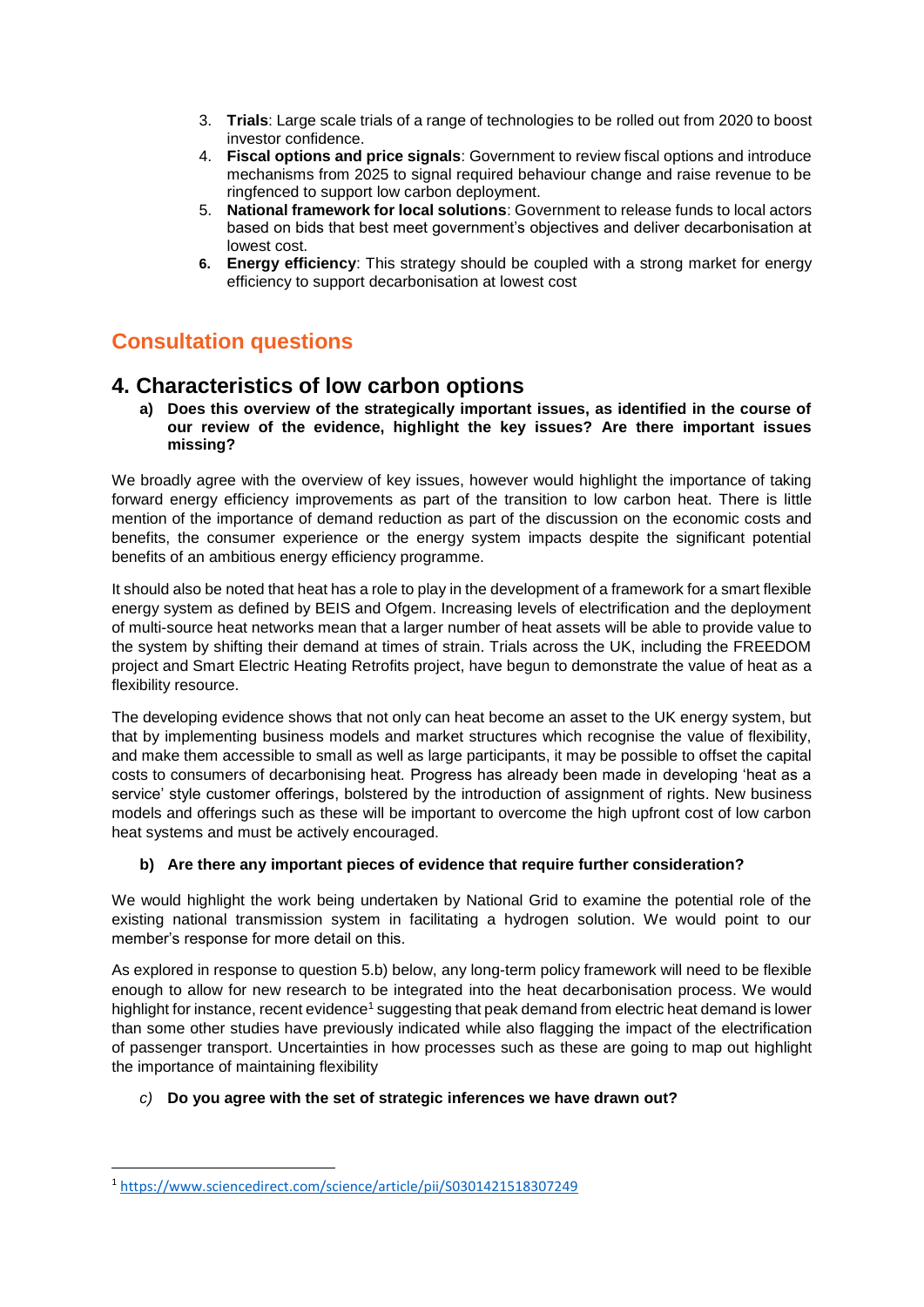#### *Emissions reduction potential*

Energy UK broadly agrees with the strategic inferences drawn out with regards to emissions reduction potential: both electric heating (including both heat pumps and hybrid heat pumps) and hydrogen have the potential to deliver on decarbonisation objectives. Although not viable as a stand-alone solution to decarbonise the UK's heat supply we agree that bioenergy could offer a valuable contribution to decarbonisation efforts.

As discussed in the document, the CCC is this year scheduled to deliver advice on a net zero target. Heat will no doubt be an important part of that however we would highlight the challenges inherent to decarbonising heat. While there is a significant emissions reduction potential across hydrogen, hybrid heat pumps and heat pump, it may not be possible to fully decarbonise heat through these routes. Instead, as with some other hard to decarbonise sectors, residual emissions may need to be offset with progress made in easier to decarbonise sectors. As additional modelling is undertaken to understand energy system impacts and emissions reductions potential, a more complete picture will become available.

#### *Economic costs and benefits*

A number of in-depth reports<sup>2,3,4,5,6</sup> have explored the potential costs of heat decarbonisation through a variety of pathways, primarily focussing on a single primary technology. It is still unclear the true costs or benefits of any technology, as commercialisation of trials and economies of scale will play a crucial role in better understanding optimal integration of solutions and the benefits, costs and associated disruption.

Reductions in cost are, to a degree, dependent on the development of markets for low carbon heat. As UK supply chains develop, costs should come down. Economies of scale would be important to achieve cost reductions and are predicated on high volume manufacturing, which in turn requires equipment manufacturers having confidence that there will be sufficient demand. Regardless of the amount of reduction realised thanks to the development of supply chains, there is a need for business models to develop for the method of payment.

Energy UK would again note that heat should be better integrated into the Smart Systems and Flexibility Plan to enable additional sources of revenue to recover some of the installation costs of heat technologies and highlight the important contributions heat decarbonisation can make to the objectives of the industrial strategy and clean growth. As flagged elsewhere in this response there is considerable potential for new customer offerings to overcome upfront cost barriers. A greater emphasis is needed on encouraging innovation in this area, including placing a value on the flexibility that heating can provide.

#### *Customer experience*

**.** 

We broadly agree with the conclusions on the customer experience and recognise the differences in the level of disruption from the installation process, the heating experience and use between electric and hydrogen options. As noted in the document, once a heat pump is installed and fully operational consumers tend to be satisfied with the service level. As hydrogen boilers are expected to operate in a similar way to natural gas boilers, which consumers tend to be satisfied with, it is also reasonable to expect similar levels of user satisfaction. The primary differences for the consumer therefore seem to

<sup>4</sup> <https://www.nea.org.uk/wp-content/uploads/2017/09/Heat-Decarbonisation-Report-2017.pdf>

<sup>&</sup>lt;sup>2</sup> - [https://www.theccc.org.uk/wp-content/uploads/2018/06/Imperial-College-2018-Analysis-of-Alternative-UK-Heat-](https://www.theccc.org.uk/wp-content/uploads/2018/06/Imperial-College-2018-Analysis-of-Alternative-UK-Heat-Decarbonisation-Pathways-Executive-Summary.pdf)[Decarbonisation-Pathways-Executive-Summary.pdf](https://www.theccc.org.uk/wp-content/uploads/2018/06/Imperial-College-2018-Analysis-of-Alternative-UK-Heat-Decarbonisation-Pathways-Executive-Summary.pdf)

<sup>3</sup> [https://www.nic.org.uk/wp-content/uploads/Element-Energy-and-E4techCost-analysis-of-future-heat-infrastructure-](https://www.nic.org.uk/wp-content/uploads/Element-Energy-and-E4techCost-analysis-of-future-heat-infrastructure-Final.pdf)[Final.pdf](https://www.nic.org.uk/wp-content/uploads/Element-Energy-and-E4techCost-analysis-of-future-heat-infrastructure-Final.pdf)

<sup>5</sup>[http://www.energynetworks.org/assets/files/gas/futures/KPMG%20Future%20of%20Gas%20Main%20report%20plus%20](http://www.energynetworks.org/assets/files/gas/futures/KPMG%20Future%20of%20Gas%20Main%20report%20plus%20appendices%20FINAL.pdf) [appendices%20FINAL.pdf](http://www.energynetworks.org/assets/files/gas/futures/KPMG%20Future%20of%20Gas%20Main%20report%20plus%20appendices%20FINAL.pdf)

<sup>6</sup>[https://www.policyconnect.org.uk/sites/site\\_pc/files/report/1001/fieldreportdownload/futuregaspt1nextstepsforthegasg](https://www.policyconnect.org.uk/sites/site_pc/files/report/1001/fieldreportdownload/futuregaspt1nextstepsforthegasgridwebcompressed.pdf) [ridwebcompressed.pdf](https://www.policyconnect.org.uk/sites/site_pc/files/report/1001/fieldreportdownload/futuregaspt1nextstepsforthegasgridwebcompressed.pdf)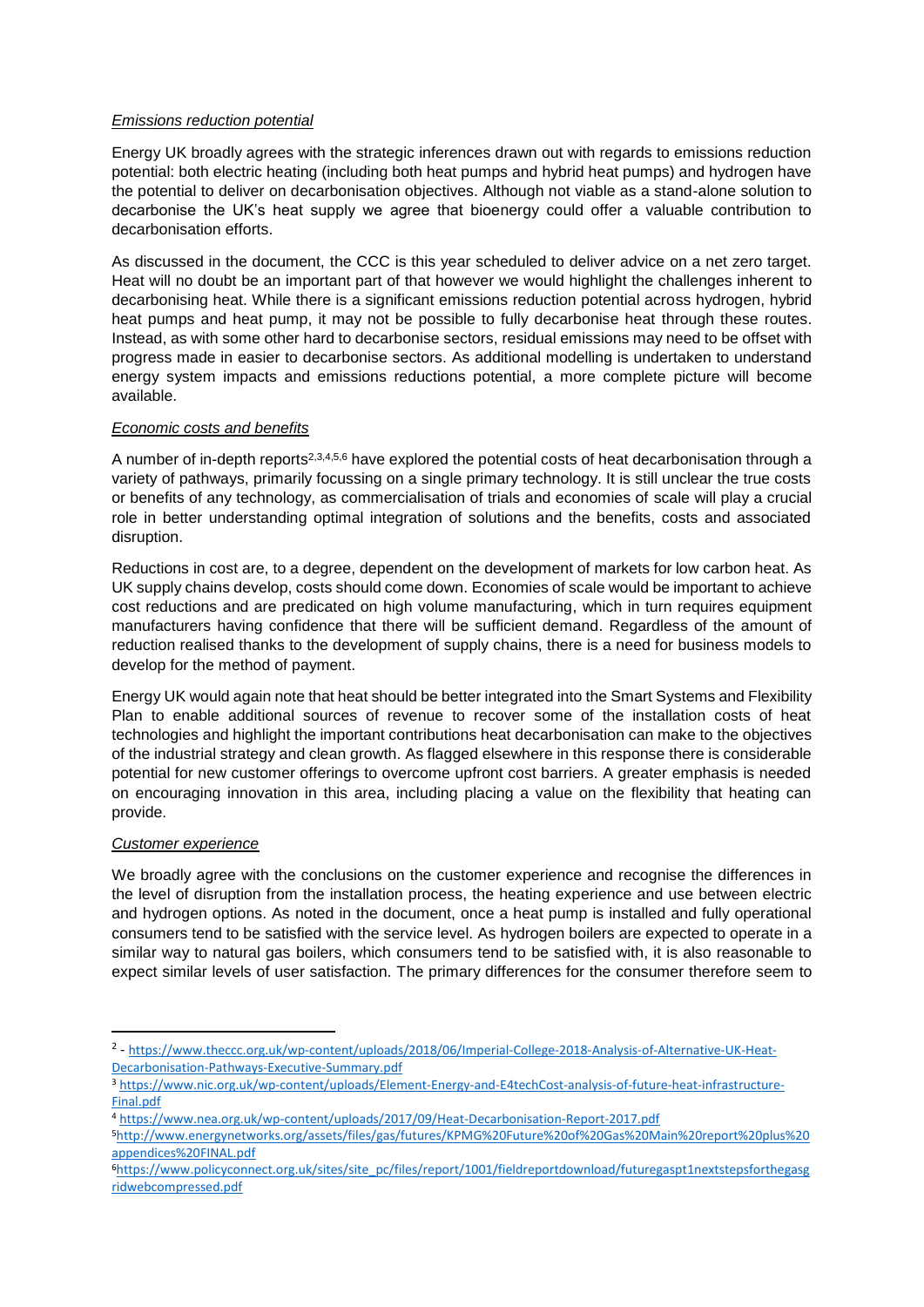lie in the cost and disruption of installation and the ongoing running costs. It is also noteworthy that the installation of hybrid heat pumps is less disruptive than other heat pumps.

Further, it is important to note the difference between hydrogen-ready appliances and having to replace appliances as part of a coordinated switchover, the former resulting in considerably less disruption and giving consumers more flexibility over the timing of their conversion. As discussed in response to 5.b) we would point to evidence from the social sciences to understand user preferences and motivations for different heating technologies.

#### *Energy systems impacts*

The adoption of greater levels of low carbon heat installations will see an increase in the amount of electricity used to heat our homes and buildings. Energy UK does not expect this to become a concern in the 2020s as long as the UK focusses on energy efficiency measures, but the potential requirements of this will need to be considered.

The increase in heat demand for electricity has the potential to become more problematic if market reforms do not occur in parallel as the impacts of climate change become more pronounced and the estimated 20 per cent of buildings already experiencing overheating in summer grows. There is potential for a significant increase in demand for cooling by 2030, which will require consideration as part of any national frameworks for energy efficiency and the decarbonisation of heat.

The large-scale storage capacity offered by gas will still be needed to meet winter peak demand and heavy industry demand throughout the 2020s and beyond. It is important that investment, regulation and incentives reflect the changing requirements for meeting demand from heat and cooling. This requires central leadership, best delivered via a national strategy and framework.

It is important to emphasise that decisions on decarbonising heat cannot be taken in isolation of wider developments across the energy sector and other sectors. For instance, hydrogen could have an important role to play in decarbonising heavy goods vehicles, which would have implications for using hydrogen for heat. It is also important to flag that the electrification of transport, which is rapidly gaining pace and reaching a tipping point, will heavily impact electrification decarbonisation pathways. Further, as noted above, there may be a need to offset residual emissions from heat and cooling with progress in other sectors. It is therefore vital that decarbonising heat is considered alongside, and aligned with, the wider UK decarbonisation process.

#### *Industrial heating*

**.** 

Heating makes up approximately one third of the UK's non-domestic energy use<sup>7</sup> and industrial purchase of gas in 2017 totalled over £1.8bn<sup>8</sup>. Ensuring that the cost of energy is not a barrier to industrial investment in the UK is part of both the Government's Industrial Strategy and its Clean Growth Strategy, and will be vital to maintaining a strong economy.

Many industrial processes require access to a consistent source of heat, with gas the only existing option with the right level of controllability, raising a potential barrier to decarbonising UK industry's provision of heat. The use of gas in industrial processes, combined with continued use for space heating, led to industry being the only UK sector in which gas demand rose in 2017 compared to 2016.

Of the range of options for decarbonising heat, some options will be better suited to specific applications than others. For example, process heating requirements are more likely to require some form of gas heating, as this provides a consistent source with the capability to produce much higher temperatures than many other solutions. In other applications, there are a range of technologies available which could be applied to decarbonise the provision of space and water heating for off gas grid properties.

Non-domestic buildings continue to represent significant potential in terms of ability to transition away from high carbon fossil fuel heating. There are various options available to make this possible, and it is

<sup>7</sup> CCC, Next Steps for Heat Policy - https://www.theccc.org.uk/publication/next-steps-for-uk-heat-policy/

<sup>8</sup> BEIS, Sales of Electricity and Gas by Sector (DUKES 1.7) - https://www.gov.uk/government/statistics/dukesannual-tables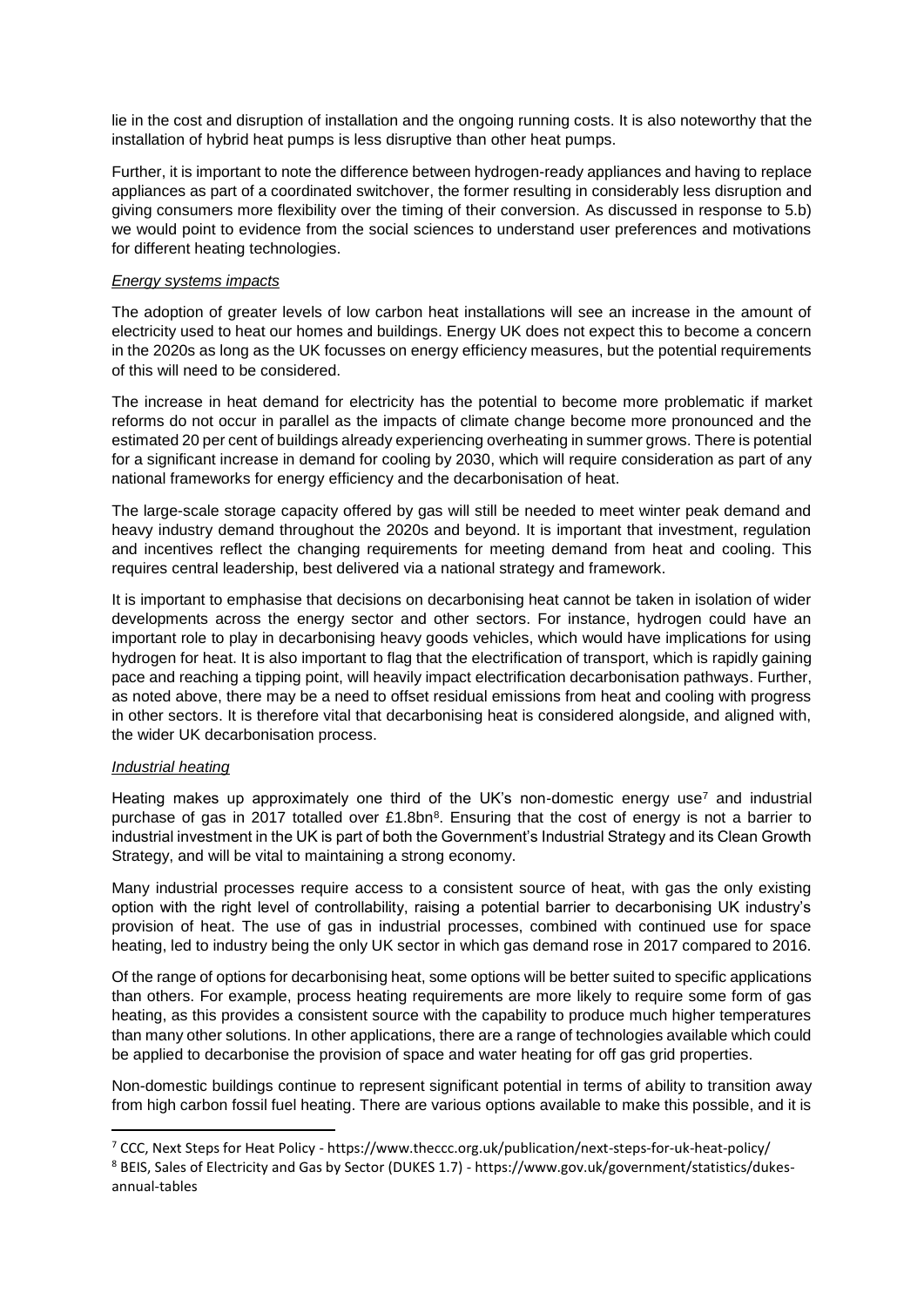most likely to be done through a combination of technologies including electrification, heating networks, biogas, hydrogen and energy conservation. However, we believe it would be inappropriate to target specific technologies. Instead, we would ask that a broad policy framework be put in place to limit the use of high carbon technologies and incentivise the use of low carbon technologies.

# **5. Discussion of Evidence Base: Achieving Change**

**a) Does this overview of the strategically important issues, as identified in the course of our review of the evidence, highlight the key issues? Are there important issues missing?** 

### *Consumer engagement*

As recognised in the consultation paper, consumers are generally satisfied with natural gas central heating, which is both effective and efficient. There must, therefore, be an external push to drive customers away from carbon-emitting technologies. To be most effective, this would also be complemented by a consumer pull, supported by appropriate incentives and compelling customer propositions.

Rolling out low carbon heating solutions to domestic properties will not be simple. Barriers to consumer uptake include upfront cost, unfamiliarity with the range of options, required behaviour change, disruption in the home and to public infrastructure (e.g. digging up roads), and the complexity of modifying rented properties. Many of these barriers can be removed relatively swiftly, but domestic heating is not expected to be a fast-moving market given the consumers' sunk cost of boilers.

Energy efficiency markets can be used to learn important lessons about the need for efficient and attractive markets for low carbon heat. Consumer engagement on low carbon heat and energy efficiency has been low to date, with few consumers currently concerned about the emissions of their boiler or aware of alternative, renewable options.

The low level of consumer awareness around low carbon heating options is well illustrated in BEIS's Public Attitude Tracker<sup>9</sup>, the most recent version of which finds that less than a third of respondents knew anything about renewable heating systems, with only six per cent stating that they know a lot. Perhaps more worryingly, awareness of renewable heating systems appears to have gradually dropped since 2013.

The range of technologies currently available for low carbon heating all require significant disruption in buildings, with many requiring additional disruption to public spaces like roads and pavements due to network reinforcement or modifications. Engaging consumers on why these unavoidable disruptions are happening and ensuring wherever possible that the disruption is minimised will be important to the efficiency of these domestic decarbonisation.

A key element for consumer engagement on heat decarbonisation will be positive messaging. Government communications and messaging should be optimistic and engaging, seeking to build public buy-in for the transition to low carbon heat. Government should also examine the role of a broader educational piece and explore what form a campaign could take if necessary. It is also important to look to industry, who are actively advertising low carbon heating technologies and will be able to offer feedback. Whilst it is true that the decarbonisation of heat is at an earlier stage than, for instance, the decarbonisation of transport, building a positive narrative will assist with deployment and consumer acceptance further down the line.

Government should continue to engage with consumer groups, notably Citizens Advice, in work on heat networks and low carbon heat and should ensure wide engagement in the development of consumer protections across these groups as well as across industry. Engaging with the wider consumer base on technical options for low carbon heat is a vital part of developing understanding, support and uptake for

-<br>9

[https://assets.publishing.service.gov.uk/government/uploads/system/uploads/attachment\\_data/file/776657/](https://assets.publishing.service.gov.uk/government/uploads/system/uploads/attachment_data/file/776657/BEIS_Public_Attitudes_Tracker_-_Wave_28_-_key_findings.pdf) [BEIS\\_Public\\_Attitudes\\_Tracker\\_-\\_Wave\\_28\\_-\\_key\\_findings.pdf](https://assets.publishing.service.gov.uk/government/uploads/system/uploads/attachment_data/file/776657/BEIS_Public_Attitudes_Tracker_-_Wave_28_-_key_findings.pdf)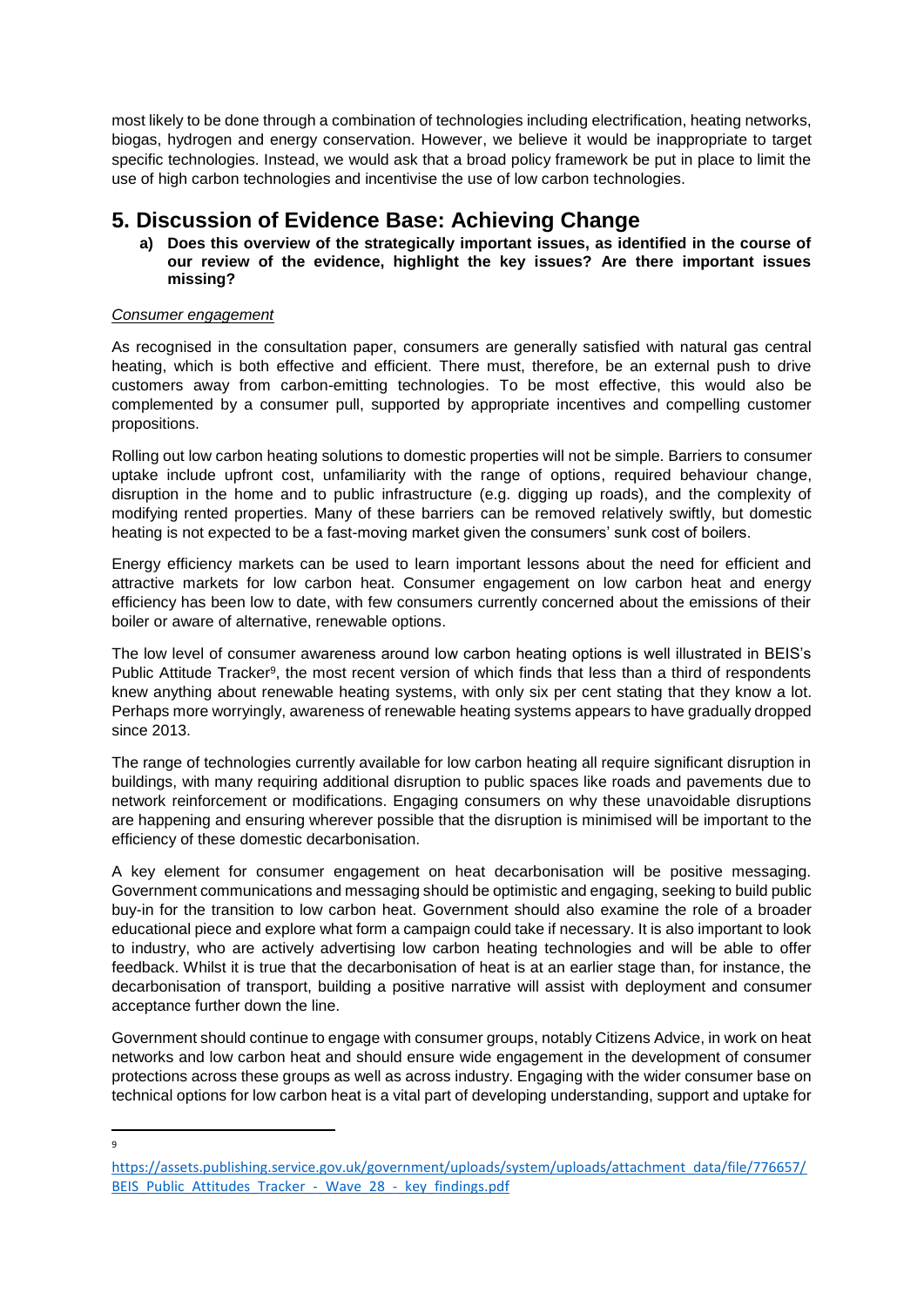low carbon heat. The RHI has, to date, been unsuccessful in this wider engagement and a greater effort should be made in a coordinated effort to educate consumers.

We believe that in the first instance, developing a full picture of how different consumer groups are most likely to be affected and understanding the range of alternatives available to these groups, along with their circumstances, will be important. From this it will then be easier to identify the most effective routes for engagement.

Energy UK is already working with partner organisations, such as the Energy Saving Trust, to examine in greater detail where opportunities to engage may exist and where we may add value. We will continue to engage with BEIS and industry colleagues throughout 2019 to map out options and take forward opportunities, where appropriate.

#### *Markets, coordination and planning /Local leadership and action*

Government and industry are in agreement that any long-term policy framework will need to be flexible enough to enable local divergence whilst recognising the importance of central leadership. It is likely that different regions or types of building stock may hold different requirements when deploying low carbon heat solutions. For example, urban areas with a greater density of energy efficient buildings may need to integrate planning for increased cooling demand as heat demand falls, based on predictions from the UK Climate Change Risk Assessment 2017<sup>10</sup>. Consideration needs to be given to the type, ownership and geographical location of properties to understand what combination of solutions can best deliver for those consumers. This is not a decision that can be taken from Whitehall.

Please refer to our response to questions on 5.c) and 6.b) for further views on setting up appropriate market frameworks and price signals on heat decarbonisation. We would also highlight the need for segmenting the UK housing stock as explored in response to question 6.a)

#### **b) Are there any important pieces of evidence that require further consideration?**

When considering costs and benefits and the consumer experience, we would point to evidence from the behavioural sciences which concludes, for instance, that consumers tend to heavily discount future costs and benefits<sup>11</sup>, preferring higher ongoing running costs to higher upfront costs. As argued in Energy UK's 'Kickstarting the Decarbonisation of Heat'<sup>12</sup> report, the high upfront cost of renewable heating systems is an important barrier to uptake and until assignment of rights was introduced was something the RHI failed to effectively tackle. There is also evidence suggesting a powerful bias towards the status quo<sup>13</sup>. There is extensive research<sup>14,15,16</sup> exploring the habits, preferences, motivations and heuristics that impact decision making, in particular in the energy and climate field. These insights should not be overlooked in the policy making process.

There is a tendency in many policy areas, including the energy sector, to focus on the technical and economic aspects of effecting change, often to the detriment of the user experience. The challenge of decarbonising heating is such that neglecting the end user and basing policy on erroneous assumptions of customer behaviour will lead to suboptimal outcomes. While it is clear that increased awareness of low carbon heating options and a strong customer proposition will be important parts of improving uptake, they will not be sufficient on their own. As outlined in response to question 6.b), Energy UK believes that a strong mix of policy levers, reflecting consumers diverse motivations and drivers of behaviour, will be necessary to deliver change at the required scale. We welcome the commitment to undertake research on consumer attitudes, motivations and preferences on heating, this will be a key

**.** 

<sup>10</sup> [https://www.theccc.org.uk/wp-content/uploads/2016/07/UK-CCRA-2017-Chapter-5-People-and-the-built](https://www.theccc.org.uk/wp-content/uploads/2016/07/UK-CCRA-2017-Chapter-5-People-and-the-built-environment.pdf)[environment.pdf](https://www.theccc.org.uk/wp-content/uploads/2016/07/UK-CCRA-2017-Chapter-5-People-and-the-built-environment.pdf)

<sup>11</sup> <https://www.repository.cam.ac.uk/handle/1810/257212>

<sup>12</sup> <https://www.energy-uk.org.uk/publication.html?task=file.download&id=6609>

<sup>13</sup> <https://www.sciencedirect.com/science/article/pii/S1364032114007990>

<sup>14</sup> <https://www.repository.cam.ac.uk/handle/1810/242028>

<sup>15</sup> <https://www.repository.cam.ac.uk/handle/1810/257049>

<sup>16</sup> <http://www.behaviouralinsights.co.uk/wp-content/uploads/2015/07/behaviour-change-and-energy-use.pdf>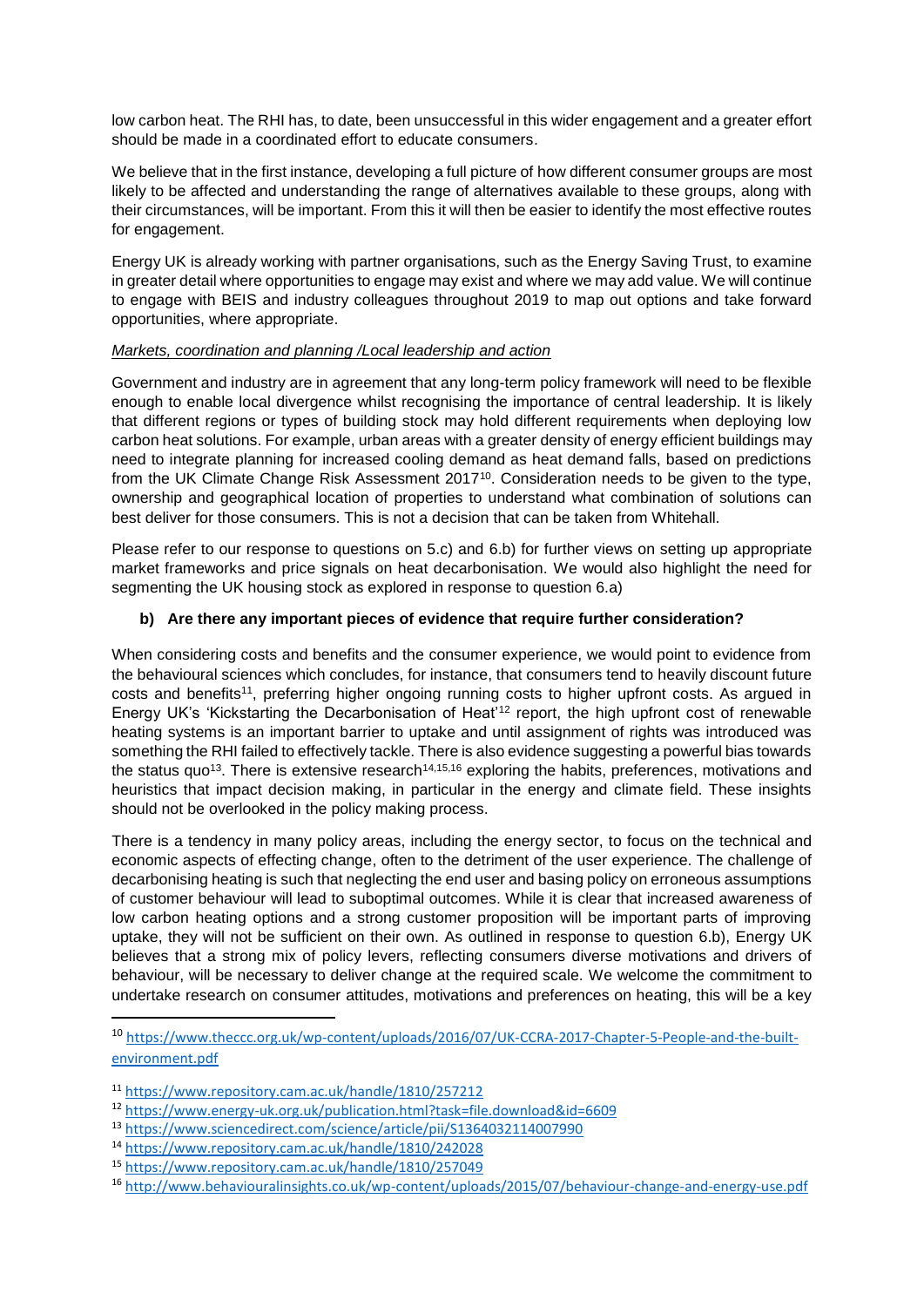foundation on which to base customer engagement and ensure that a consumer-centric approach to decarbonising heat is taken.

#### **c) Do you agree with the set of strategic inferences we have drawn out?**

#### *Local leadership and action*

To deliver local solutions, the Government should build on the local growth agenda supported by BEIS and its Industrial Strategy and ring-fence revenue raised through carbon-based incentives and taxation. This funding should be allocated competitively to regions in order to enable large-scale deployment of solutions to effectively deliver decarbonisation.

These bids should draw upon the knowledge and expertise of local actors including local authorities, local enterprise partnerships, businesses, social enterprises and delivery partners such as energy firms and network operators. This will identify opportunities to reduce carbon emissions across business, industrial and domestic consumers, as well as the potential for energy efficiency, locally-sourced fuels such as low carbon gas, and developed supply chains. This approach would also release private finance if supported by government policy and funding.

Central government funding would unlock the most cost-effective route to decarbonisation for the country, with a secondary objective of supporting industrial strategy objectives. Energy UK is deliberately vague when suggesting the kind of regional bodies that should coordinate, but such a grouping should coordinate with councils, private businesses and social foundations.

Overarching central government leadership will ensure that learnings on the social and financial impact of projects are shared nationally. This will enable coordination of resources across regional borders towards common goals, establishing a low carbon energy system that works for UK consumers.

Local authorities and communities are in many cases uniquely capable of developing plans relevant to local needs in a way which central government is unlikely to be able to do. Government should support this process by establishing broad frameworks for local authorities to follow and providing information on options, in terms of technologies and sources of funding.

Local approaches enable consideration of local needs and circumstances but need national coordination to ensure best practice is shared and collaboration across borders is enabled. Local planning may be limited in terms of its ability to affect the gas network, as there is an extent to which decarbonising the gas network will need to be led by UK Government. Government should coordinate with ongoing work examining this area of decarbonisation, including projects in Tees Valley, Keele University and across Leeds and Bradford. These efforts need steer and support from government to ensure duplication is avoided and collaborations are enabled.

Government should support the work of the Scottish Government in creating Local Heat & Energy Efficiency Strategies and should implement a similar plan across the UK. Scottish Government's commitment to decarbonisation deserves recognition and support from UK Government, given that it reflects an appropriate level of ambition in meeting the UK's climate change targets.

# **6. Developing a policy framework**

#### **a) Do you agree that we have identified the most important issues to be addressed as we develop our thinking? Do you consider that there are important omissions?**

Energy UK supports the stated approach of: Decisive Near-Term Action; Energy Efficiency and Optimisation, and; Development of Long-Term Options. However, it is clear that near-term action has been ineffective to date, with existing initiatives and standards resulting in low levels of overall progress. Government's publication of Clean Growth: Transforming Heat shows the intention to increase the amount of focus given to near-term action and requires the support of industry to be delivered upon. In particular actions is needed to target emissions reductions in off gas grid, new build properties, remove barriers to the development of heat networks and cut emissions in public sector building. This should be bolstered by comprehensive regulatory frameworks.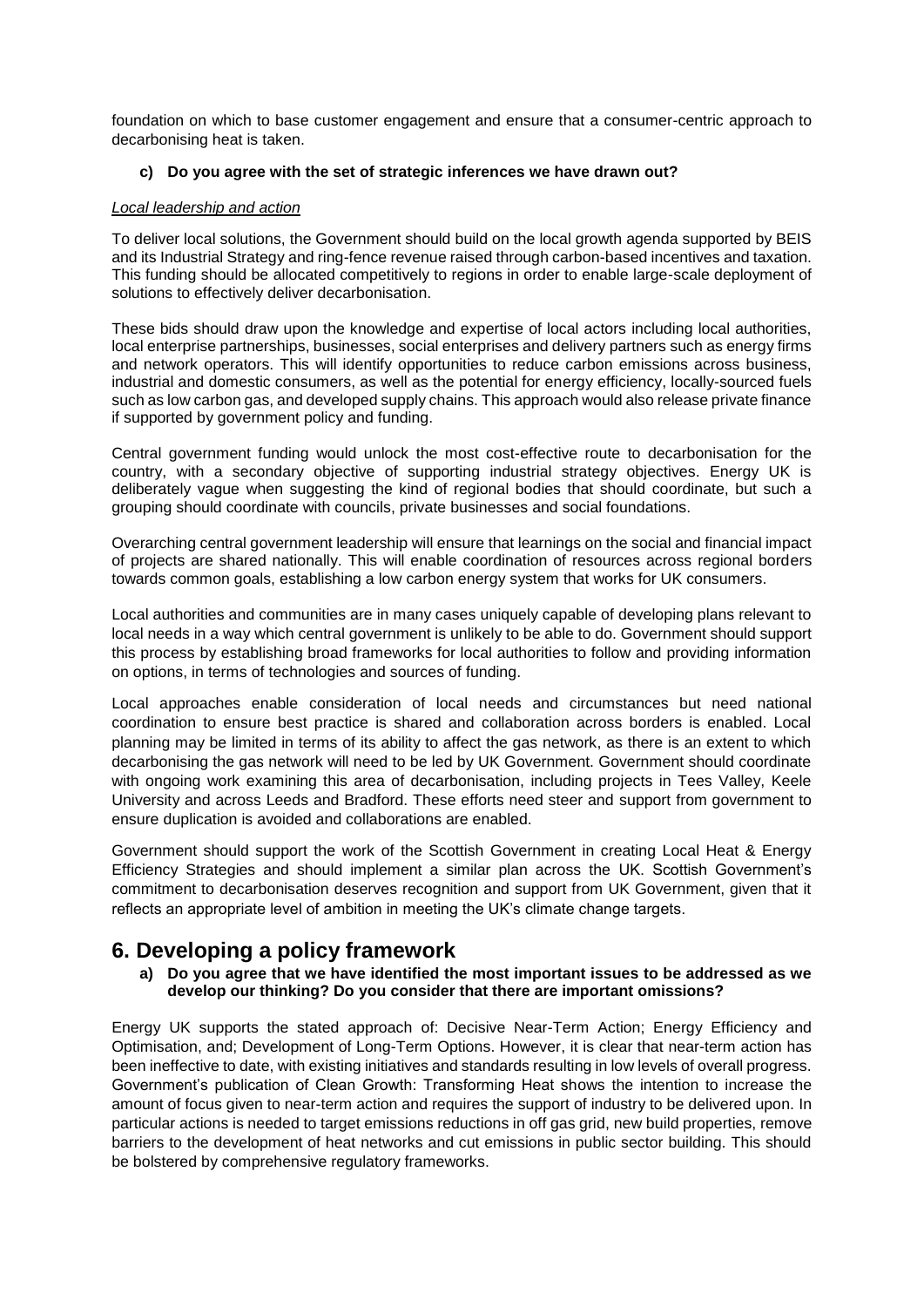#### *Decisive near-term action*

As stated above, near term action has been ineffective to date. There remain a number of low hanging fruit in which action has yet to be taken and we are concerned that the RHI will be closing in March 2019 with no other support announced. Ahead of the publication of heat policy roadmap, action is needed to provide short term stability once the RHI is closed to new applications.

To date, government has awarded over £1.4bn in RHI payments with an expected total of £23bn to be spent by 2041, greatly reduced from the initial targeted spending of  $£47bn^{17}$ . The RHI has, to date, failed to address the upfront costs of installations and the number of trained installers is dropping because of falling installation numbers. With no announcements on measures to support low carbon heat following the closure of the RHI in March 2021 we are incredibly concerned that installation numbers will drop drastically and the progress made will be lost. It is very likely that unless action is taken swiftly, low carbon heat installations will fall off a cliff edge.

In the near term it will be important to segment the UK housing stock to better understand where least regret options exist and map out where action should be taken.

Short term action should be centred around taking forward ambitious plans for off gas grid and new build decarbonisation, reducing barriers to the development of heat networks and cutting emissions in public sector buildings. Tackling these areas will help develop sustainable markets and supply chains for energy efficiency and alterative heating installations. This holds the added benefit of replacing some of the most carbon intensive installations in the UK.

- *Off gas grid homes and businesses*: Government and regulators should implement incremental improvements to standards that effectively ban the most carbon intensive technologies whilst supporting consumers in making the switch to low carbon heating.
- Targeting off gas grid properties, seen by many to be 'low-hanging fruit', will enable government to bolster supply chains for low carbon technologies by creating a market for these technologies. Manufacturers of a range of incumbent technologies, including Oil and LPG boilers, and low carbon alternatives, including heat pumps and hybrid solutions, have expressed to Energy UK confidence their own ability to adapt to deliver decarbonisation. These companies require additional guidance from government on the targeted levels of decarbonisation in order to set in motion appropriate supply chain modifications.
- *New build standards*. As highlighted by the CCC, most recently in its publication on whether the UK housing stock is fit for the future<sup>18</sup>, new build standards need to be strengthened to avoid locking in emissions and increasing the number of homes that will need to be retrofitted at a later date. We agree with the CCC's recommendation that new homes need to be "[…] low carbon, ultra energy efficient and climate resilient, with sustainable transport options". Reviewing Part L of the Building Regulations is a key opportunity to do so and must not be missed.
- *Reducing barriers to the development of heat networks*. Heat networks currently face disproportionately high business rate compared to equivalent utilities: currently heat networks are valued for business rates purposes using a method that uses land and construction costs, with the pipework being so costly, this results in a high rate bills. A further barrier lies in a lack of access and wayleave rights: heat networks need to be granted greater access, maintenance and development rights, similar to other utilities. These rights allow utilities to respond quickly to maintenance issues and to reach any infrastructure on private land. Access rights can also help to ensure that retrofit networks or expansions take the most efficient route. Furthermore, the ability to quickly access pipes for repair and maintenance is important from a customer perspective. Addressing these barriers will be essential to creating a self-sustaining heat network market.
- *The public sector.* In line with the ambition laid out in the Clean Growth Strategy efforts need to be ramped up to decarbonise public sector buildings. In many instances investment will have a positive net present value, therefore delivering efficiency savings.

**.** 

<sup>17</sup> National Audit Office (NAO) - [https://www.nao.org.uk/wp-content/uploads/2018/02/Low-carbon-heating](https://www.nao.org.uk/wp-content/uploads/2018/02/Low-carbon-heating-of-homes-and-businesses-and-the-Renewable-Heat-Incentive.pdf)[of-homes-and-businesses-and-the-Renewable-Heat-Incentive.pdf](https://www.nao.org.uk/wp-content/uploads/2018/02/Low-carbon-heating-of-homes-and-businesses-and-the-Renewable-Heat-Incentive.pdf)

<sup>18</sup> https://www.theccc.org.uk/publication/uk-housing-fit-for-the-future/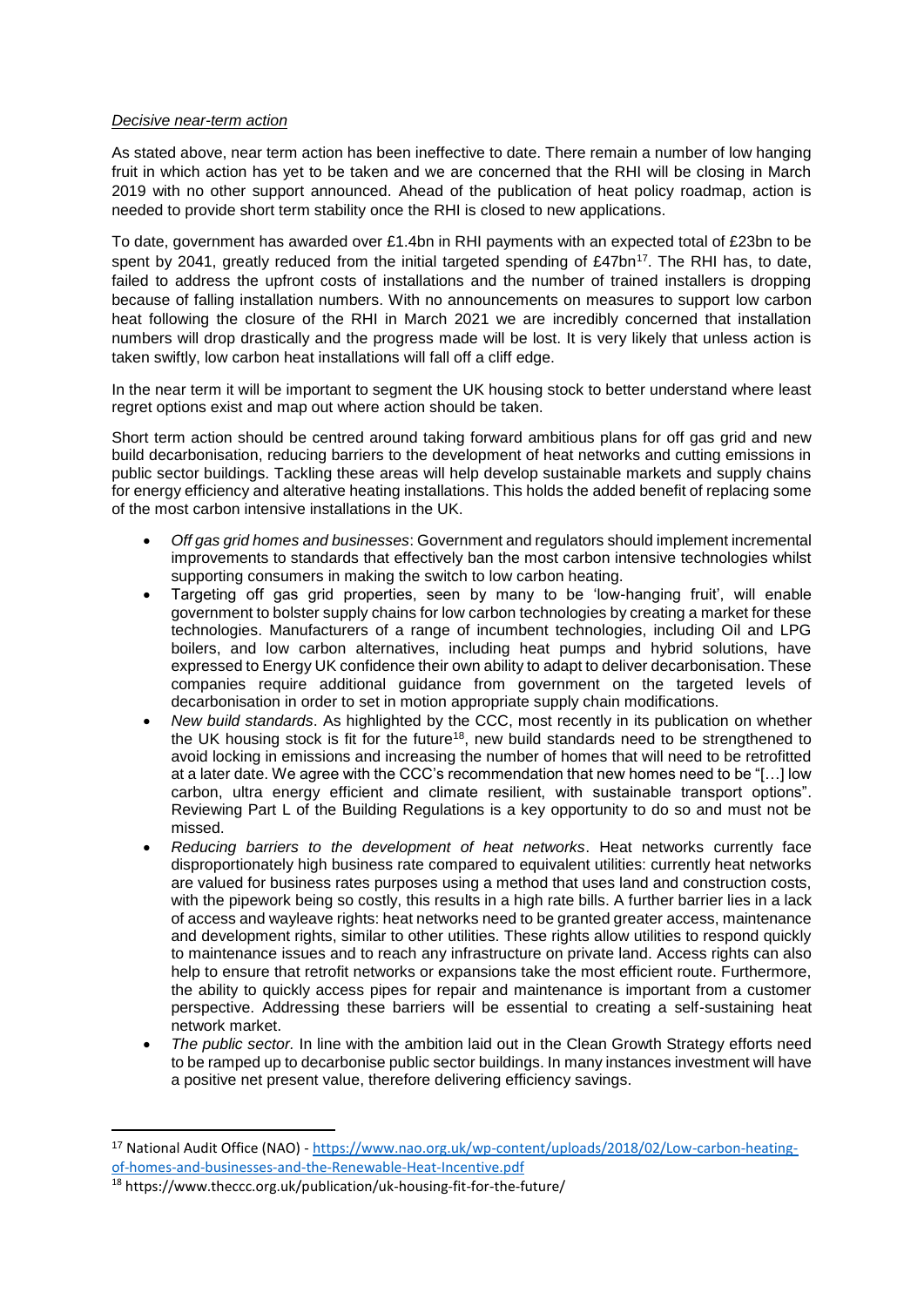#### *Energy efficiency and optimisation*

While Energy UK welcomes the Government's commitment to upgrade as many homes as possible to EPC band C by 2035 we are concerned that not enough is being done to achieve that. As highlighted in the Committee on Fuel Poverty's most recent progress report<sup>19</sup>, there is currently a shortfall of over £6.2bn funding gap to meet Government's stated aim of upgrading fuel poor homes to an EPC C by 2030. This means that meeting that same target for all homes is even further out of reach.

Energy UK has consistently asked that government promote energy efficiency measures to a national infrastructure priority and continues to see this as a priority for enabling decarbonisation of the UK's provision of heat. The electricity generation sector has to date had the most significant impact on progress towards national decarbonisation targets and the heating sector now needs to be given the tools to play its part.

For a national programme to be successful, Government needs to provide a clear and certain roadmap with a firm end date as early as is feasible, as well as a range of complementary regulations and standards to be developed as time goes on. For instance, rules across building regulations, private rented sector MEES standards and regulations covering other tenures. It may be sensible for these changes to begin to integrate standards for low carbon heating, but an increased focus on energy efficiency should be progressed without delay as it offers benefits regardless of the heat decarbonisation pathway chosen.

Building regulations will be key to improving the energy efficiency of the building stock and we welcome the commitment to consult and review Part L of Building Regulations for England. Building regulations should be reviewed every three years. Doing so is, and will continue to be, an important part of ensuring that regulations are aligned with heat policy. We would call on Government to commit to reviewing part L of Building Regulations every three years.

#### *Development of longer term actions*

1

In its 2018 Annual Progress Report to Parliament, the CCC highlighted that the cost of decarbonisation in the UK could be reduced by 50 per cent using Carbon, Capture, Usage and Storage (CCUS), and called for immediate action to keep long-term options open. Given the long-term investment that CCUS infrastructure requires, further delays will increase costs and reduce options<sup>20</sup>.

Energy UK recognises that to decarbonise heat fully and provide fuel for heavy transportation will require hydrogen or similar alternative. Government should award funding to deploy CCUS trials at scale by 2020. This will enable the UK to deliver on the CCC recommendation that the first CCUS cluster be operational by 2026.

#### **b) Do you have any comments on the types of actions identified to meet these challenges? Do you have other suggestions?**

Energy UK supports the commitment to publish a heat policy roadmap. This should include:

- 1. **Regulation**: Government and regulators to implement incremental improvements to standards that effectively ban the most carbon intensive technologies.
- 2. **Communication:** Industry to launch a communications campaign to engage customers on the need to change and the range of solutions.
- 3. **Trials**: Large scale trials of a range of technologies to be rolled out from 2020 to boost investor confidence.
- 4. **Fiscal options and price signals**: Government to review fiscal options and introduce mechanisms from 2025 to signal required behaviour change and raise revenue to be ringfenced to support low carbon deployment.
- 5. **National framework for local solutions**: Government to release funds to local actors based on bids that best meet government's objectives and deliver decarbonisation at lowest cost.

<sup>19</sup> <https://www.gov.uk/government/publications/committee-on-fuel-poverty-annual-report-2018>

<sup>20</sup> <https://www.theccc.org.uk/publication/reducing-uk-emissions-2018-progress-report-to-parliament/>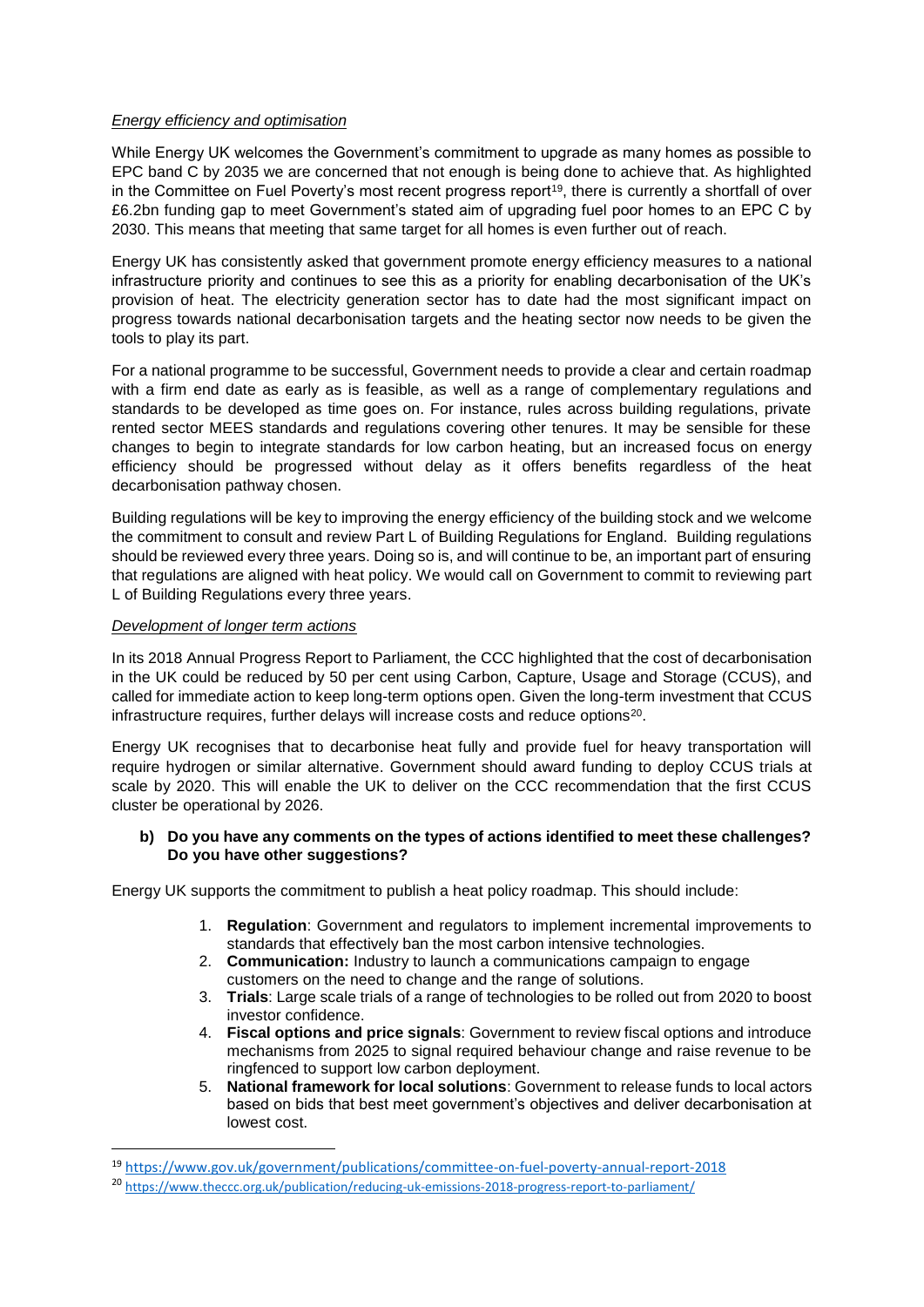**6. Energy efficiency**: This strategy should be coupled with a strong market for energy efficiency to support decarbonisation at lowest cost

#### *Policies to expand low carbon heating*

Energy UK welcomes the commitment to consulting on heating in the off-gas grid, building regulations and a market framework for heat networks, and looks forward to feeding into these important pieces of work.

A number of decisions concerning heat need to be made during this parliament, as they cannot be delayed without causing further uncertainty and endangering the UK's ability to meet its greenhouse gas emissions targets. Please refer to our response to question 6.a) on areas to address as a priority. Energy UK supports the principle laid out by CCC for a framework to be implemented by 2020 in order to meet the requirements set out in the 4th Carbon Budget and welcomes the commitment to laying out a Heat Policy Roadmap in the next 18 months.

The CCC estimates that a 15 per cent reduction in heating and hot water carbon emissions from buildings is required by 2030 to meet 2050 targets<sup>21</sup> but the UK is yet to develop a framework for achieving this. Putting in place a policy roadmap to address this is vital.

A comprehensive heat strategy or policy roadmap is essential to provide certainty to industry stakeholders and ensure that investment decisions can be taken in a timely manner. This should establish an overarching, investible framework that gives advance notice to domestic and business customers that any future in 2050 does not rely on the way we heat our homes and buildings today.

Trials for integrated low carbon heat solutions, energy efficiency measures and incremental improvements to the efficiency of gas should be rolled out to develop a comprehensive evidence base and establishing supply chains for Carbon Capture, Utilisation and Storage (CCUS) and a range of technologies. These should be integrated into regional low carbon heat frameworks which play on existing strengths across the UK.

It is essential that government and the energy industry work to give clarity to industry and consumers on the direction of travel. This should be achieved by undertaking a full-scale review of the policy and regulatory framework for heat, focussing specifically on how to improve the customer experience of heat services, utilising appropriate best practice from the UK and other countries<sup>22</sup>. This review should assess how to create an attractive investment climate for heat as a service business models. The recommendations of the Heat Networks Task Force<sup>23</sup> should also be integrated into the framework, as resolving the concerns raised by Citizens Advice<sup>24</sup> and BEIS<sup>25</sup>, and currently under investigation by the  $CMA^{26}$ , is a priority for improving consumer and investor confidence. Finally, this review should ensure that best practice is encouraged and carried forward into the UK framework.

To build industry confidence, it will be important to provide clarity on Government's intentions and transparency on when action can be expected. Once timelines for action are announced, it is vital that they are kept to ensure that industry can invest with confidence. The review of Building Regulations is one example, this should take place every three years and is an important opportunity to ensure that regulations are aligned with heat policy. We call on Government to commit to review Building Regulations every three years and keep them closely aligned with work to decarbonise heat.

*Promoting innovation in low carbon heating*

1

<sup>21</sup> <https://www.theccc.org.uk/publication/uk-housing-fit-for-the-future/>

<sup>22</sup> http://www.ukerc.ac.uk/programmes/technology-and-policy-assessment/best-practice-in-heat-decarbonisation-policy.html

<sup>23</sup> https://www.theade.co.uk/assets/docs/resources/Task%20force%20report\_v7\_web%20single%20pages.pdf 24

[https://www.citizensadvice.org.uk/Global/CitizensAdvice/Energy/District%20Heat%20Networks%20IR%20Report%202%20\(Ma](https://www.citizensadvice.org.uk/Global/CitizensAdvice/Energy/District%20Heat%20Networks%20IR%20Report%202%20(May%202017)%20-%20FINAL.pdf) [y%202017\)%20-%20FINAL.pdf](https://www.citizensadvice.org.uk/Global/CitizensAdvice/Energy/District%20Heat%20Networks%20IR%20Report%202%20(May%202017)%20-%20FINAL.pdf)

<sup>25</sup> [https://www.gov.uk/government/publications/heat-networks-consumer-survey-consumer-experiences-on-heat-networks-and](https://www.gov.uk/government/publications/heat-networks-consumer-survey-consumer-experiences-on-heat-networks-and-other-heating-systems)[other-heating-systems](https://www.gov.uk/government/publications/heat-networks-consumer-survey-consumer-experiences-on-heat-networks-and-other-heating-systems)

<sup>26</sup> [https://assets.publishing.service.gov.uk/media/5af31b9640f0b622d18b2d3f/Update\\_paper\\_heat\\_networks.pdf](https://assets.publishing.service.gov.uk/media/5af31b9640f0b622d18b2d3f/Update_paper_heat_networks.pdf)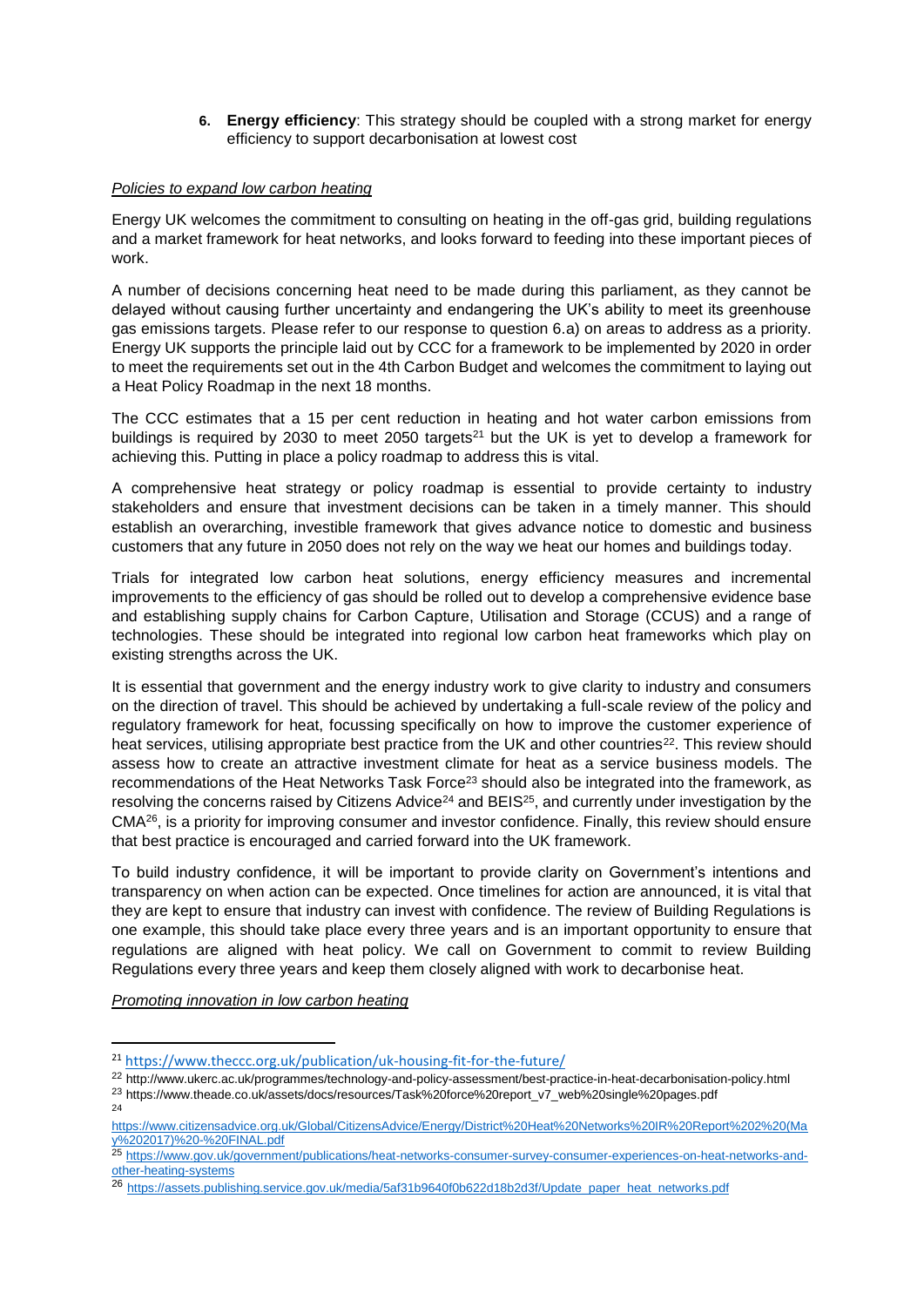The focus on promoting innovation in low carbon heating is welcome however as argued in response to question 6.d) more support is needed to take forward trials at scale. The commitment to step up innovation work is important and we look forward to seeing detailed proposals and funding commitments in due course, in line with the importance and scale of decarbonising heat.

We would highlight the progress that has already been made in overcoming upfront cost barriers through innovative solutions. The assignment of rights, for example, is playing an important role in bringing forward 'heat as a service' type product offerings, something which needs be actively encouraged and built upon further. Work being undertaken by the Energy Systems Catapult as part of the Smart Systems and Heat programme is further identifying potential new business models and offerings.

#### *Preparing the ground for a new long-term heat policy framework*

Energy UK proposes a two-pronged approach to stimulating demand for low-carbon solutions. Firstly, that the Government set out a long-term plan to remove carbon emitting technologies from the marketplace. This will generate demand and provide a push for industry to develop customer-focussed solutions. Secondly, initiate a review of taxation, subsidy and incentives to be applied progressively across all sectors to signal the change required and to generate revenue to support the development and roll out of local solutions.

#### **Carbon intensity regulation:**

If government establishes a timeline, with significant foresight, that progressively restricts carbon emissions from heating solutions, then customers and industry will act accordingly. Restricting allowable carbon emissions from heating and, in the longer term, cooling should first be applied to the industrial and commercial sectors (I&C), given their higher demand than other sectors and the greater potential for innovation and investment. Incentivising industry to decarbonise their provision of heat throughout the next ten years will lower costs and barriers to successful roll-out across the rest of the economy.

Focussing on I&C will also provide opportunity through the existing and future UK Industrial Strategy in ensuring that the UK remains a competitive option for manufacturing and industry. Current support mechanisms through the Clean Growth Competition and the Industrial Energy Transformation Fund have the potential to enable a broader move towards low carbon but will need to be reinforced with emission limits that will drive industry to adapt.

#### **Fiscal Incentives**

Difficult decisions will need to be taken about how the costs of carbon are to be incorporated into customer's decision making and how finance is to be generated to fund the transition. The Government should build on the success of carbon pricing in the power sector and apply the same principles to the heat sector.

Almost 70 per cent of customers see saving money on heating bills as important when thinking about replacing a heating system. Customers also tend to put more weight on the initial cost of heating equipment than the total life-time bill, which includes energy fuel costs. As a result, many consumers choose higher carbon technology options, that may be more expensive overall, in order to reduce initial expenditure.

Industry is clear that vulnerable and fuel poor consumers should be protected from rises in energy bills imposed by any tax through a mixture of support programmes and energy efficiency measures. As set out below, educational resources on options for decarbonisation should be made available to all customers, including industry, and plans should be aligned with local authorities.

Currently, gas in heating does not pay any form of carbon tax. Further, policy costs for schemes that support renewable and low carbon electricity (such as the Renewables Obligation, Contracts for Difference and Feed-in Tariffs) have been recovered on electricity bills whereas support for low carbon heating (such as the RHI, the Heat Networks Investment Project and the Industrial Energy Transformation Fund) is funded through general taxation. This has created a situation in which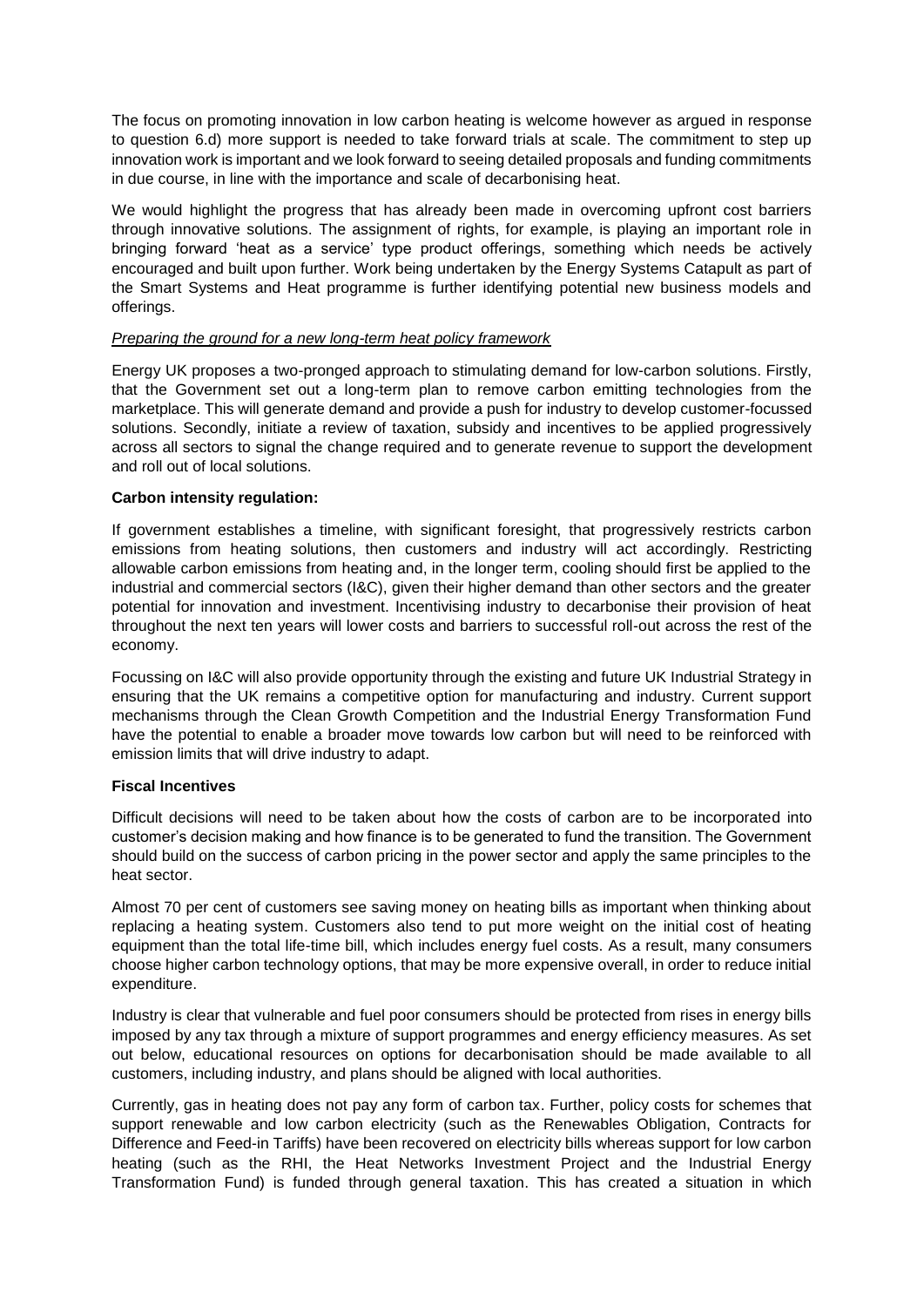customers are unaware of the emissions of their heating solution with. Establishing a carbon intensity signal, a carbon tax equivalent to that in the power sector for example, could start to signal the true cost of heating emissions without being overly burdensome on customers. We would caution however that any carbon intensity signal for domestic user must be linked to the availability of viable, cost effective alternatives to gas boilers to avoid simply adding costs with no reasonable alternative heating option.

There are a range of options for introducing fiscal incentives for decarbonising heat, each of which require a gradual implementation that is well sign-posted and integrated with wider decarbonisation efforts. It is expected that by 2030 carbon pricing policy for domestic will be easier to set, but only if the 2020s see increased carbon signals across I&C users, effectively increasing the market share of low carbon options.

Increasing standards and incentives on heating emissions will mean that customers start to consider the long-term viability of their decisions. Incentives and subsidy still have a core role to play in supporting customers who transition in the 2020s, as set out in Energy UK's publication on Kick-Starting the Decarbonisation of Heat.

#### c) **Do you have views on which parties are best placed to deliver actions to address the key issues?**

Due to the scale of the challenge, the number of unknowns and uncertainties and the far-reaching consequences of moving to low carbon heating, it is beyond the ability of one single industry actor, or group of industry actors, to lead this transition and action on the part of industry, Government and consumers will be necessary. Central Government has a key role to play in reducing the country's carbon emissions from heating and cooling, but it will be industry and local actors that will be responsible for implementing low carbon solutions. Energy UK members are committed to play their part to deliver a smooth customer experience throughout this transition and will continue to work collaboratively and constructively with industry colleagues, Government and Ofgem. Strategic direction must come from Government in the first instance, through the creation of a comprehensive policy framework which addresses the different barriers to decarbonisation, through an ambitious vision and policy framework for decarbonisation.

#### **d) Do you have any views on priorities for further development and proving of emerging technologies with clear potential to provide strategically important options and benefits in relation to decarbonising heating? Please provide supporting argument for your views.**

Energy UK welcomes Government's commitment to promoting innovation in low carbon heating. Bringing new solutions to market through an effective programme of research, development and deployment (RD&D) will be essential to cost effectively decarbonising heat. Efficient innovation in the energy sector is frequently delivered at lowest cost by robust competitive markets. Industry has already trialled a range of technologies in heat and will continue to do so, but market development will be required for the most efficient innovations to be enabled.

Energy UK believes that trials for integrated low carbon heat solutions, energy efficiency measures and incremental improvements to the efficiency of gas should be rolled out to develop a comprehensive evidence base upon which to base decision-making. Initiating and driving forward large-scale trials should be a priority for Government as part of the upcoming Comprehensive Spending Review.

As referenced extensively in the 'Clean Growth – Transforming Heat' document, there are a multitude of uncertainties pertaining to all heat solutions under consideration and deployment at scale is the most effective way of understanding the impacts of rolling them out in practice. We welcome actions 2.1, 4.2 and 4.3 with this regard and call on Government to integrate these actions into a wider programme of trials which also considers the role of energy efficiency and the potential for heating solutions to deliver flexibility to the system.

Existing proposals for large scale trials and innovation projects could help to improve our understanding of the impact on consumers of integrating a range of options. This innovation will need to consider all aspects of heat, primarily: process heating, space heating, water heating and cooling. It will also need